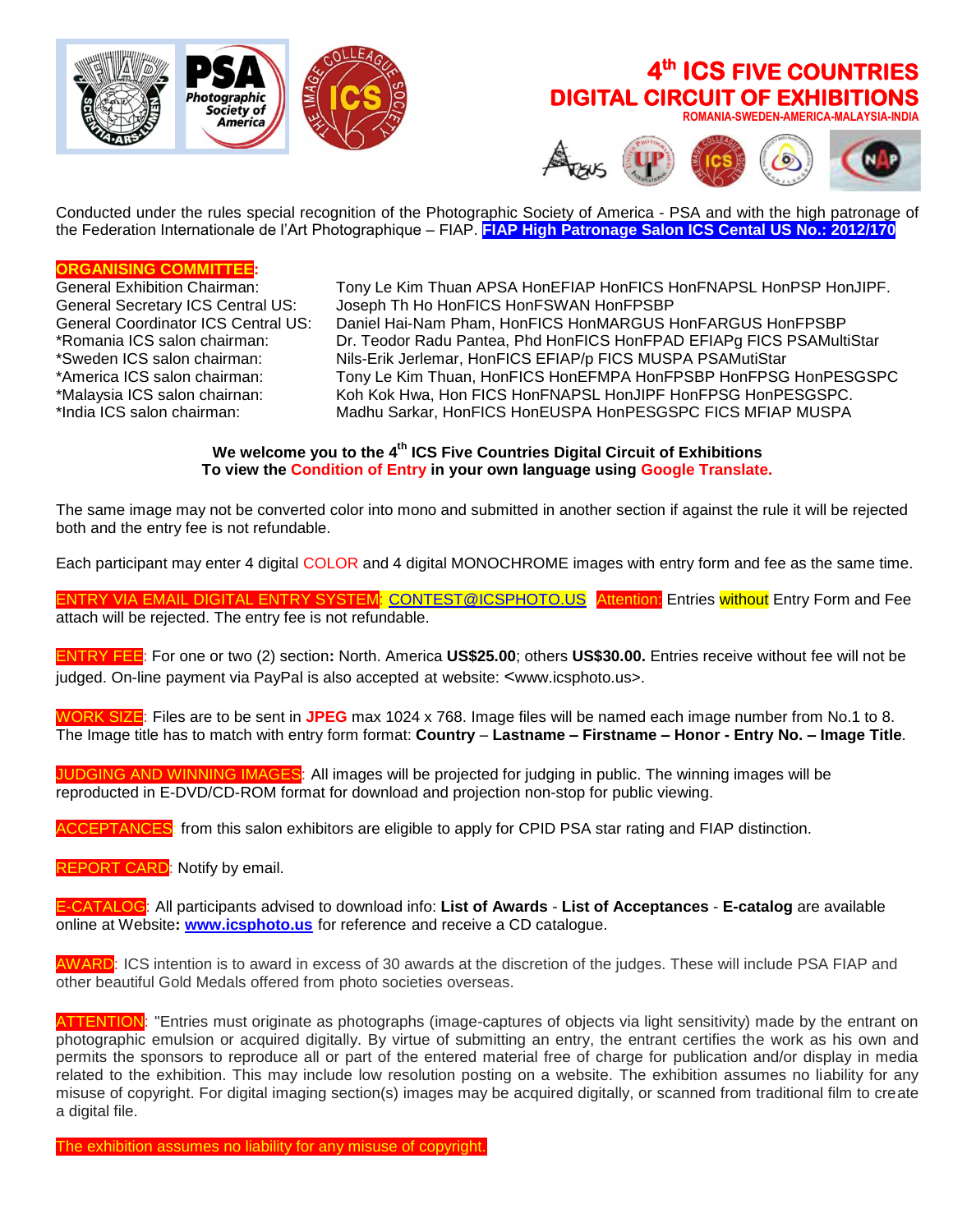he sponsors of this International Exhibitiion of Photography have been Photography have been<br>awarded Recognition **Photographic**<br>Society of by PSA, the world's largest patron of international photographic exhibitions. PSA, although



it has provided Recognitiion, is neither a sponsor nor directly involved in the operation of this exhibition.

Acceptances received by PSA Members in approved sections of this exhibition are eligible for PSA Star Ratings, listing in the worldwide PSA Who's Who of Photography and credited toward the PSA Distinctions PPSA, EPSA, MPSA and GMPSA.

PSA is a non profit organization promoting the advancement of photography in all its forms to novice, amateur and professional photogrraphers worldwide.

For information on membership and the many services and activitiies of PSA, contact:



PHOTOGRAPHIC SOCIETY OF AMERICA<br>3000 United Founders Blvd. Suite 103 Oklahoma City, OK 73112 -3940, U.S.A. E-mail: hq@psa-photo.org Web Site: http://www.psa-photo.org

Ce salon a recu le Haut Patronage de la FIAP This salon has received the high Patronage of FIAP Nr: 2012/170



**Federation Internationale** de l'Art Photographique **The International Federation** of Photographic Art

Federations et associations nationals affiliees sur les cinq continents. National federations and associations affiliated on all five continents

Distinctions photographiques mondialement reconnues. World-famed photographic distinctions.

Les acceptations obtenues a ce salon comptent pour l'attribution des distinctions FIAP. Acceptances obtained in this salon are taken into account for FIAP Distinctions.

FIAP Website: www.fiap.net

**Secretariat General - Secretary General** Via Corelli 86 - 1-50127 Firenze (Italie-Italy)

#### **ENQUIRIES:**

ICS Tony Le Kim Thuan APSA HonEFIAP Email: [fiapusa@yahoo.com>](mailto:fiapusa@yahoo.com),[<tonyle@icsphoto.us>](mailto:tonyle@icsphoto.us),[<psafiap@icsphoto.us](mailto:psafiap@icsphoto.us)

## **CALENDAR**

Closing Date: 03 OCTOBER 2012 Judging Date: 15-16 OCT. 2012

E-Notification Date: 30 OCT. 2012 E-Exhibition Show Date: 07–14 NOVEMBER 2012

E-Catalog Upload: 21 NOVEMBER 2012 E-DVD Download Date: 28 NOVEMBER 2012

### **AWARDS FIAP Badge Award for The Best Author of The Salon**

**Color Section & Monochrome Section**



ICS intention is to award in excess of 30 awards at the discretion of the judges. These will include PSA FIAP and other beautiful Gold Medals offered from photo societies overseas,

**[WEBSITE: ICSPHOTO.US](http://www.icsphoto.us/) PLEASE CLICK: ENTRY FORM**